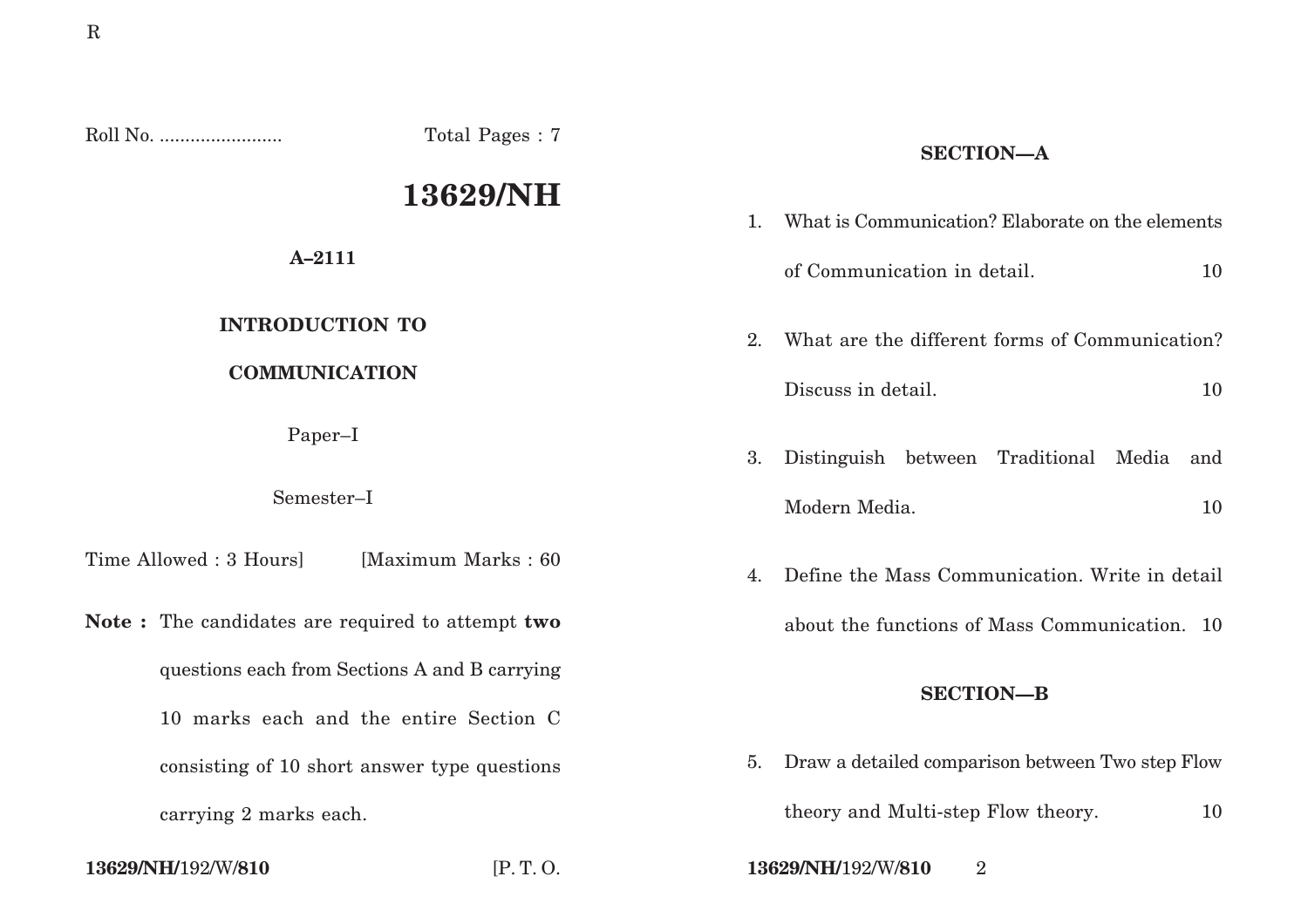|    | 6. Discuss in detail the importance of Agenda setting |    |  |
|----|-------------------------------------------------------|----|--|
|    | theory.                                               | 10 |  |
| 7. | Write in detail about Harold Lasswell's model of      |    |  |
|    | Communication.                                        | 10 |  |
| 8. | 'Aristotle's model of Communication has a limited     |    |  |
|    | application in the present day and age'. Comment      |    |  |

# **SECTION—C**

on the statement. 10

- 9. Write short answer of the following :  $10\times2=20$ 
	- (i) Communis.
	- (ii) Medium.
	- (iii) Semantic barrier.
	- (iv) Jargon.
- (vi) Passive listener.
- (vii) Opinion leader.
- (viii) Feedback.
- (ix) Gatekeeping.
- (x) Noise.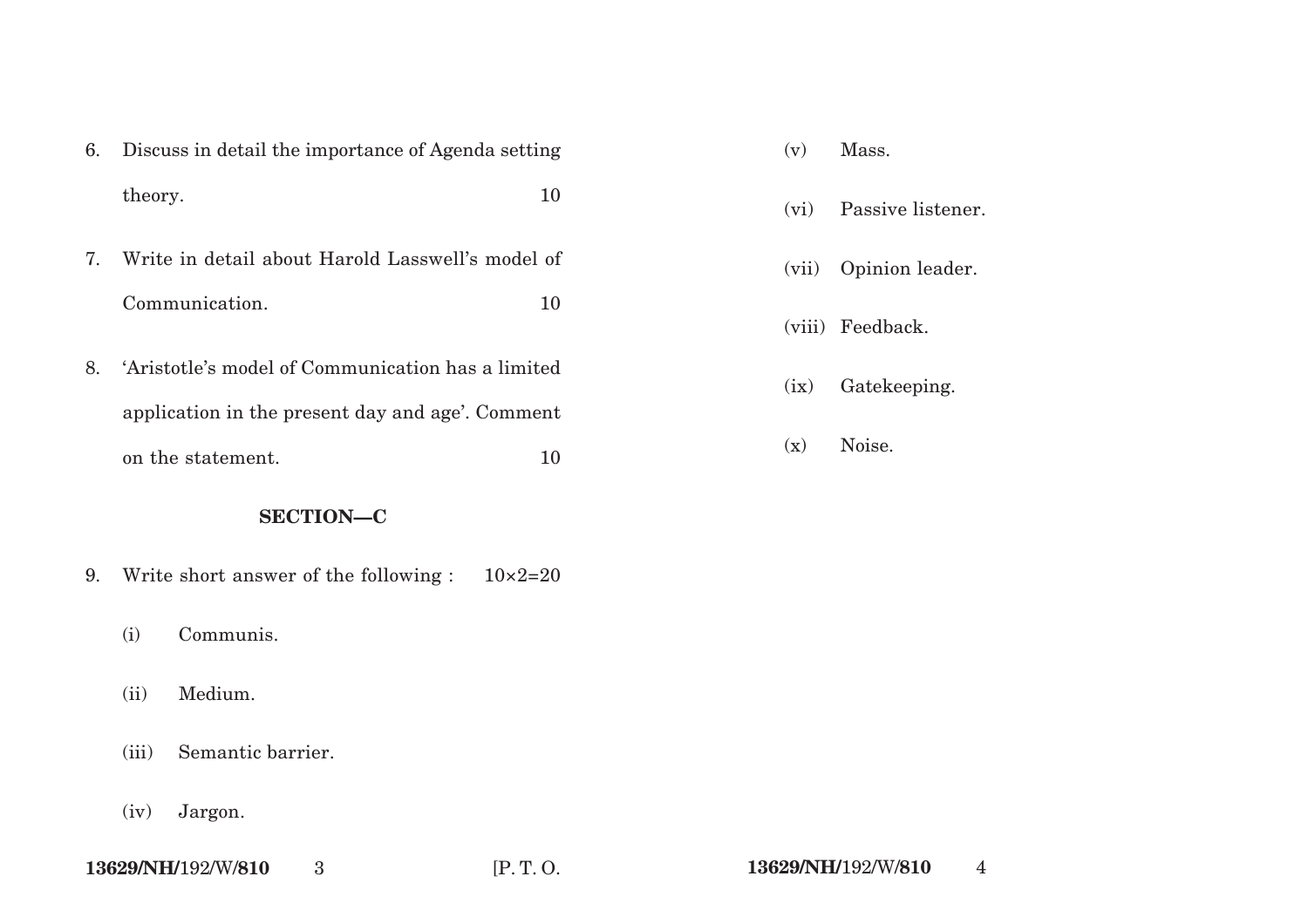#### **PUNJABI VERSION**

**ਨੋਟ :** ਭਾਗ А ਅਤੇ В ਹਰੇਕ ਵਿਚੋਂ **ਦੋ–ਦੋ** ਪਸ਼ਨ ਕਰੋ ਅਤੇ **ਹਰੇਕ ਪਸ਼ਨ ਦੇ 10 ਅੰਕ ਹਨ। ਭਾਗ**  $C$  **ਸਾਰਾ ਕਰੋ। ਇਸ** <u>ਵਿਚ 10 ਸੰਖੇਪ ਉੱਤਰ ਵਾਲੇ ਪੁਸ਼ਨ ਲਾਜਮੀ ਹਨ ਅਤੇ</u> **ਹਰੇਕ ਪੁਸ਼ਨ ਦੇ 2 ਅੰਕ ਹਨ।** 

#### **Bwg—A**

- <u>1. ਸੰਜਾਰ ਕੀ ਹੈ? ਸੰਜਾਰ ਦੇ ਤੱਤਾਂ ਬਾਰੇ ਵਿਸਥਾਰ ਵਿੱਚ ਵੇਰਵਾ</u>  $\mathsf{f}$ ਦਓ।  $10$
- 2. ਸੰਚਾਰ ਦੇ ਵੱਖੋ ਵੱਖਰੇ ਰੂਪ ਕੀ ਹਨ? ਵਿਸਥਾਰ ਨਾਲ ਵਿਚਾ**ਰ**  $\overrightarrow{\mathbf{a}}$ ਰੋ।  $\overrightarrow{\mathbf{a}}$
- 3. ਰਵਾਇਤੀ ਮੀਡੀਆ ਅਤੇ ਆਧਨਿਕ ਮੀਡੀਆ ਵਿ**ਚਕਾ**ਰ **Prk d`so[** <sup>10</sup>
- 4. ਜੰਨ ਸੰਚਾਰ ਦੀ ਪਰਿਭਾਸ਼ਾ ਦਿਓ। ਜੰਨ ਸੰਚਾਰ ਦੇ ਕਾਰਜਾਂ **bwry ivsQwr iv`c ilKo[** <sup>10</sup>
- **13629/NH/**192/W/**810** 5 [P. T. O. **13629/NH/**192/W/**810** 6

#### **Bwg—B**

- 5. ਟੂ ਸਟੈਪ ਫਲੋ ਸਿਧਾਂਤ ਅਤੇ ਮਲਟੀ-ਸਟੈਪ ਫਲੋ ਸਿਧਾਂਤ **ਦੇ** ਵਿਚਕਾਰ ਵਿਸਤਿਤ ਤਲਨਾ ਕਰੋ। <u>10</u>
- 6. ਏਜੰਡਾ ਸੈਟਿੰਗ ਸਿਧਾਂਤ ਦੀ ਮਹੱਤਤਾ ਬਾਰੇ ਵਿਸਥਾਰ ਨਾਲ **ivcwr kro[** <sup>10</sup>
- $7$  ਹੈਰੋਲਡ ਲੈਸਵੈਲ ਦੇ ਸੰਚਾਰ ਦੇ ਮਾਡਲ ਬਾਰੇ ਵਿਸਥਾਰ ਵਿੱਚ **ilKo[** <sup>10</sup>
- 8. **'ਅਰਸਤੂ ਦੇ ਸੰਚਾਰ ਦੇ ਨਮੂਨੇ ਦਾ ਵਰਤਮਾਨ ਯੁਗ ਵਿੱਚ** ਸੀਮਤ ਕਾਰਜ ਹੈ।' ਬਿਆਨ **ੳੱਤੇ ਟਿੱਪਣੀ ਕਰੋ।** 10

#### **Bwg—C**

- 9. ਹੇਠ ਲਿਖਿਆਂ 'ਤੇ ਸੰਖੇਪ ਵਿੱਚ ਲਿਖੋ : 10×2=20
	- <u>(i)</u> ਕਮਨਿਸ।
	- (ii) ਮੀਡੀਅਮ।
	- (iii) **ਅਰਥਕ ਰੁਕਾਵਟ।**
-